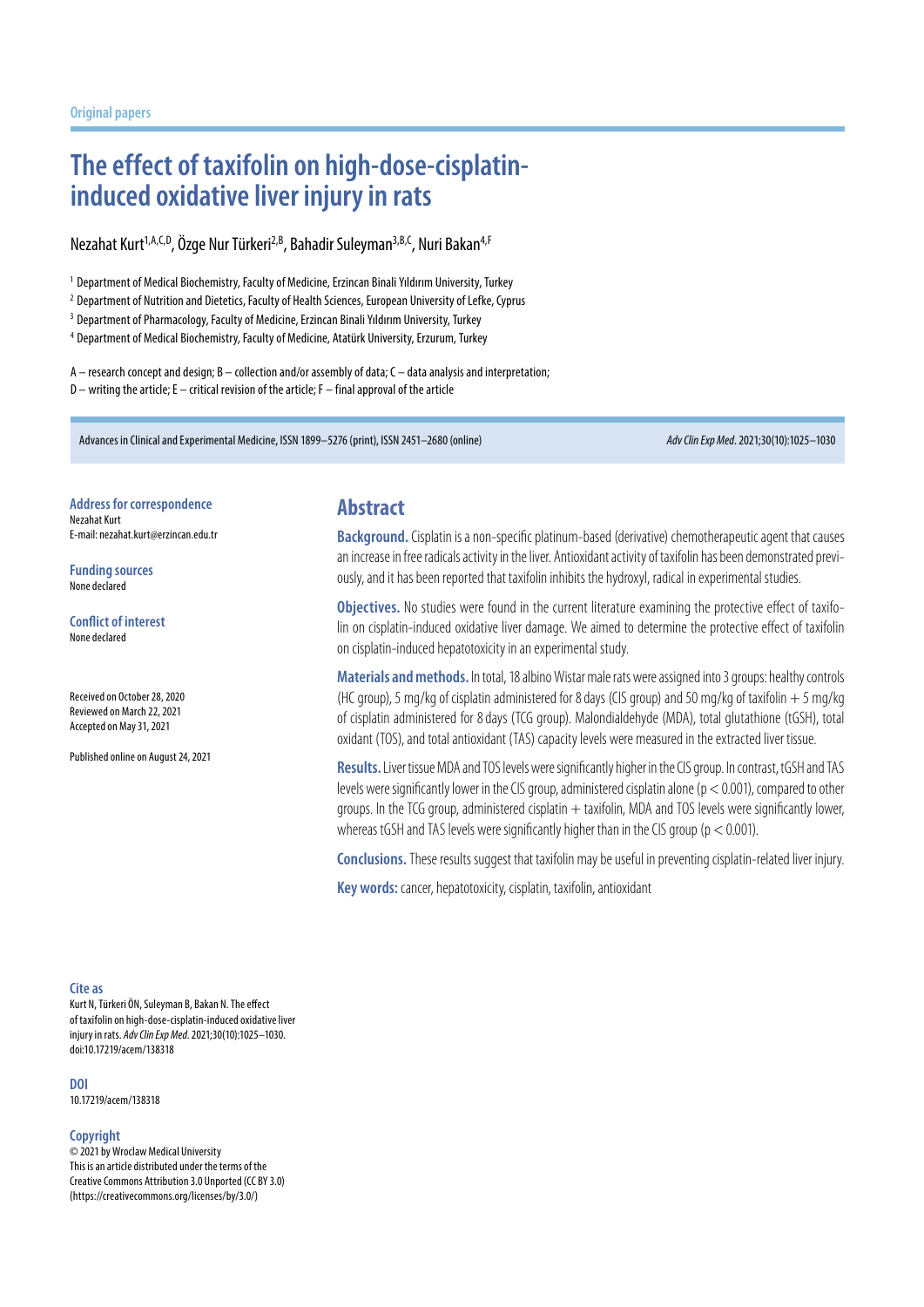## **Background**

Cisplatin is a non-specific platinum-based (derivative) chemotherapeutic agent used to treat stomach, testis, ovarian, bladder, kidney, ureterovesical, head, and neck cancer.<sup>1</sup> It has been reported to cause serious toxic effects in many organs and systems during treatment.<sup>2-4</sup> The chemotherapeutic efficacy of cisplatin increases together with the dose. However, the increase in dose causes side effects such as nephrotoxicity, ototoxicity, neurotoxicity, hepatotoxicity, nausea, vomiting and, in 67% of patients, diarrhea, limiting its clinical use.5,6 Cisplatin also causes an increase in free radicals activity in the liver, leading to oxidative stress.<sup>7</sup> Intravenously administered cisplatin (180–480 mg/m<sup>2</sup>) can also reach high concentrations in the liver, except in kidney and intestine, and may cause significant toxicity.<sup>8</sup> Therefore, it has been reported that the most critical side effects are hepatotoxicity and nephrotoxicity.<sup>9</sup> Hepatotoxicity manifests as an increase in serum transaminase (alanine aminotransferase (ALT) and aspartate aminotransferase (AST)) levels. Even the treatment dose used as a tumor suppressor has been shown to cause hepatotoxicity.10 Although the mechanism of injury of cisplatin is not well known, some evidence suggests that it is caused by oxidative stress, due to reactive oxygen species (ROS) activity.7 The oxidative stress induced by ROS causes a decrease in glutathione (GSH), which is an endogenous antioxidant.

Furthermore, ROS affect cell membrane lipid peroxidation and lead to occurrence of more toxic products such as malondialdehyde  $(MDA).<sup>11</sup>$  This suggests that antioxidant therapy may help to prevent or reduce cisplatininduced hepatotoxicity. Studies have shown that various antioxidants are protective against cisplatin hepatotoxicity.12 However, hepatotoxicity caused by cisplatin remains one of the crucial reasons for limiting its use at the desired dose. Therefore, several kinds of research to alleviate cisplatin hepatotoxicity are being pursued. In our study, we investigated whether taxifolin (3,3′,4′,5,7-pentahydroxiflavanone), a flavonoid contained in onions, milk thistle, French maritime bark, and Douglas fir bark, has a protective effect against the hepatotoxicity of cisplatin.<sup>13</sup> Antioxidant activity of taxifolin has been documented.<sup>14</sup> In experimental studies, taxifolin has been reported to inhibit the hydroxyl radical (•OH), a ROS in the cell, and protects cellular DNA from oxidative damage by antioxidant activity.<sup>15</sup> These data suggest that taxifolin will protect liver tissue against the oxidative damage caused by cisplatin.

## **Objectives**

No data were found in literature reviews regarding the protective effects of taxifolin on cisplatin-induced liver toxicity. Therefore, our study aimed to investigate, through biochemical analysis, whether or not taxifolin has a protective effect on cisplatin-induced hepatotoxicity in rats.

## **Materials and methods**

### **Study animals**

Eighteen albino Wistar male rats (255–266 g) were obtained from Atatürk University Medical Experimental Application and Research Center (Erzurum, Turkey). Before the experiment, animals were housed and fed in the laboratory for 1 week at normal room temperature (22°C). Animal experiments were performed according to the National Guidelines for the Use and Care of Laboratory Animals and were approved by the local animal ethics committee of Atatürk University (approval No. 75296309-050.01.04- E.1800138920, May 4, 2018).

### **Experimental procedure**

The experimental animals were divided into healthy control (HC) group, 5 mg/kg of cisplatin (CIS) group and 50 mg/kg of taxifolin  $+ 5$  mg/kg of cisplatin (TCG) group. In this experiment, 50 mg/kg of taxifolin (Evalar, Biysk, Russia) was administered to the rats in the TCG group  $(n = 6)$  via oral gavage. In the CIS ( $n = 6$ ) and HC ( $n = 6$ ) groups, distilled water as a solvent was administered orally. In the literature, the drugs investigated for action against the toxicity of cisplatin were generally administered to the experimental animals 1 h before cisplatin.16 One hour after the administration of taxifolin and distilled water, a total of 4 doses of cisplatin (Ebewe-Liba, Istanbul, Turkey) were injected into animals from TCG and CIS groups at a dose of 5 mg/kg intraperitoneally (ip.) every 2 days.17 Taxifolin and distilled water were administered with the same method for 8 days once a day in the specified dose and volume. At the end of this period, the animals were sacrificed with high-dose (50 mg/kg) thiopental (IE Ulagay, Istanbul, Turkey) anesthesia, and the liver tissues were removed. Malondialdehyde, tGSH, total oxidant status (TOS), and total antioxidant status (TAS) levels were measured in the extracted liver tissue. In addition, blood samples were collected from the lateral tail vein of nonanesthetized rats and centrifuged at  $1500 \times g$  for 10 min. Then, ALT and AST activity was measured in the serum.

#### **Biochemical analyses**

Before dissection, all tissues were rinsed with phosphatebuffered saline solution. The liver tissues were homogenized in ice-cold phosphate buffers (50 mM, pH 7.4) that were appropriate for the variable to be measured. The tissue homogenates were centrifuged at 5000 rpm for 20 min at 4°C, and the supernatants were extracted to analyze MDA, tGSH, TAS, TOS, and protein concentration. The protein concentration of the supernatant was measured using the method described by Bradford. All tissue results were expressed by dividing by grams of protein.<sup>18</sup> All spectrophotometric measurements were performed using a microplate reader (BioTek® Powerwave XS™; BioTek®, Winooski, USA).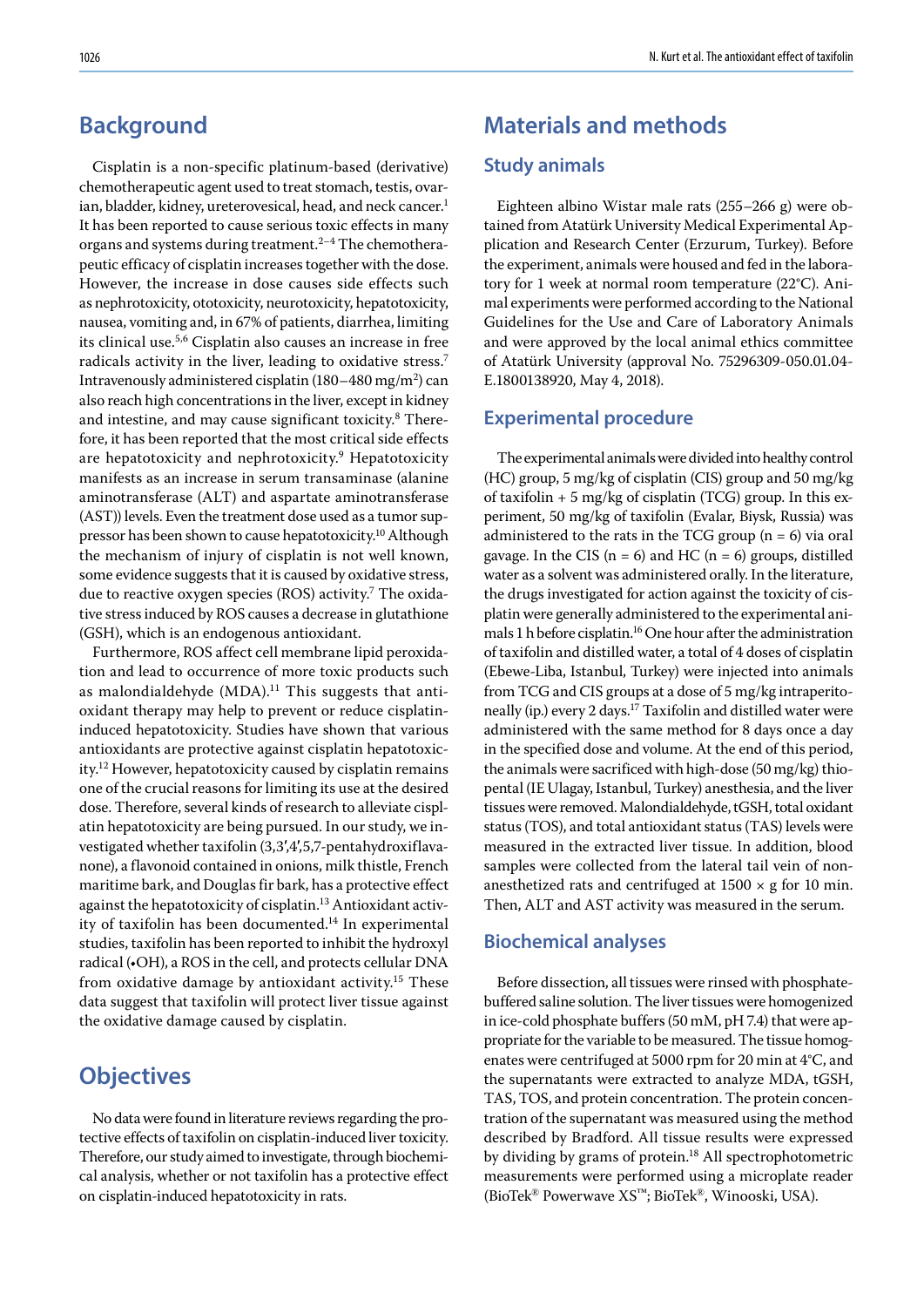### **Malondialdehyde analysis**

Malondialdehyde measurements were based on the method used by Ohkawa et al., involving spectrophotometrically measured absorbance of the pink-colored complex formed by thiobarbituric acid (TBA) and MDA. Briefly, 25 µL of tissue homogenate was added to a solution containing 25 µL of 80 g/L sodium dodecyl sulfate and 1 mL of mixture solution (20 g/L of acetic acid  $+1.06$  g 2-thiobarbiturate + 180 mL of distilled water). The mixture was incubated at 95°C for 1 h. Upon cooling, the mixture was centrifuged for 10 min at 4000 rpm. The absorbance of the supernatant was measured at 532 nm. The standard curve was obtained by using 1,1,3,3-tetramethoxypropane.<sup>19</sup>

#### **Total glutathione (GSH) analysis**

The amount of GSH in the total homogenate was measured with the method used by Sedlak et al.<sup>20</sup> and Baker et al., $21$  with some modifications. The principle of the method is that the color intensity of dark yellow 5-thio-2-nitrobenzoic acid (TNB). The TNB is released through the reduction of Ellman's reagent (5,5´-dithiobis (2-nitrobenzoicacid) – DTNB) by free thiol groups, and is measured at a 412 nm wavelength (2 GSH + DTNB  $\rightarrow$ G–S–S–G + 2 TNB, dark yellow color compound).

First, the deproteinization process was applied to all homogenate samples to eliminate the reaction of protein sulfhydryl groups with Ellman's reagent. The tissue homogenate was precipitated with 200 μL of 25% trichloroacetic acid, and the precipitate was removed after centrifugation at 2500  $\times$  g for 5 min at 4°C. The obtained supernatant was used to determine the GSH level. A total of 200 μL of measurement buffer (200 mmol/L of Tris-HCl buffer containing 0.2 mmol/L of ethylenediaminetetraacetic acid (EDTA) at pH 8.9), 100 μL of supernatant, 5 μL of DTNB (10 mmol/L in methanol), and 5 μL glutathione reductase-NADPH mix (3.75 mL of 1 mM NADPH, and 80 µL of 625 U/L glutathione reductase) were added to the plate and incubated for 5 min at room temperature. The DTNB was used as a chromogen, and it formed a yellow-colored complex with sulfhydryl groups. The absorbance was measured at 412 nm using a spectrophotometer mentioned above. The standard curve was obtained using reduced GSH. According to the GSH standard curve, the GSH levels of all tissues are calculated, and the results are expressed as nmol GSH/mg protein.

### **Total antioxidant status (TAS) and total oxidative status (TOS) analyses**

The TOS and TAS levels of tissue homogenates were determined using a novel automated measurement method and commercially available kits (Rel Assay Diagnostics, Gaziantep, Turkey), both developed by Erel.<sup>22,23</sup> The TAS method is based on bleaching the characteristic color of a more stable ABTS (2,2'-azino-bis (3-ethylbenzothiazoline-6-sulfonic acid)) radical cation by antioxidants, and measurements are performed at 660 nm. The results are expressed as nmol Trolox equivalent/L. In the TOS method, the oxidants present in the sample oxidized the ferrous ion-o-dianisidine complex to ferric ion. The oxidation reaction was enhanced by glycerol molecules, which are abundantly present in the reaction medium. The ferric ion produced a colored complex with xylenol orange in an acidic medium. The color intensity, which could be measured at 530 nm spectrophotometrically, was related to the total amount of oxidant molecules present in the sample. The results are expressed as nmol hydrogen peroxide  $(H_2O_2)$  equivalent/L.

### **ALT and AST analysis**

Serum ALT and AST analysis were performed on a Roche Cobas 8000 autoanalyzer using the spectrophotometric method and kits from the same company (REF: 207649557- 322, 20764949-322, respectively; Roche Diagnostics, Basel, Switzerland). The principle of both measurements is based on measuring the absorbance change of NADH at 340 nm.

#### **Statistical analyses**

Statistical analyses were performed using IBM SPSS software v. 21.0 (IBM Corp., Armonk, USA). The estimated power (1-beta) test value was calculated as 0.99 with the G-Power Program (https://www.psychologie.hhu.de/arbeitsgruppen/allgemeine-psychologie-und-arbeitspsychologie/gpower). Numerical variables were expressed as a median (min–max). For the analysis of continuous variables, the Kruskal–Wallis test was performed. For between 2 groups, Dunn's test (a post hoc comparison test) was performed. The minimum criterion for statistical significance was set at  $p < 0.05$  for all comparisons.

## **Results**

As shown in Table 1, serum ALT and AST activity were significantly higher in the CIS group compared with the HC and TCG groups ( $p < 0.001$ ).

When mean MDA levels were compared, statistically significant differences were found between the study groups ( $p < 0.05$ ). The amount of MDA in the TCG group was significantly decreased compared to the CIS group (p < 0.001), but no significant difference was found compared to the HC group ( $p > 0.05$ ). When the mean tGSH levels were compared in the study groups, there was a statistically significant difference among the groups ( $p < 0.05$ ). In the TCG group, tGSH levels were significantly higher (p < 0.001) compared to the CIS and HC groups (Table 1).

There was a statistically significant difference among the groups in terms of TOS levels ( $p < 0.05$ ). The levels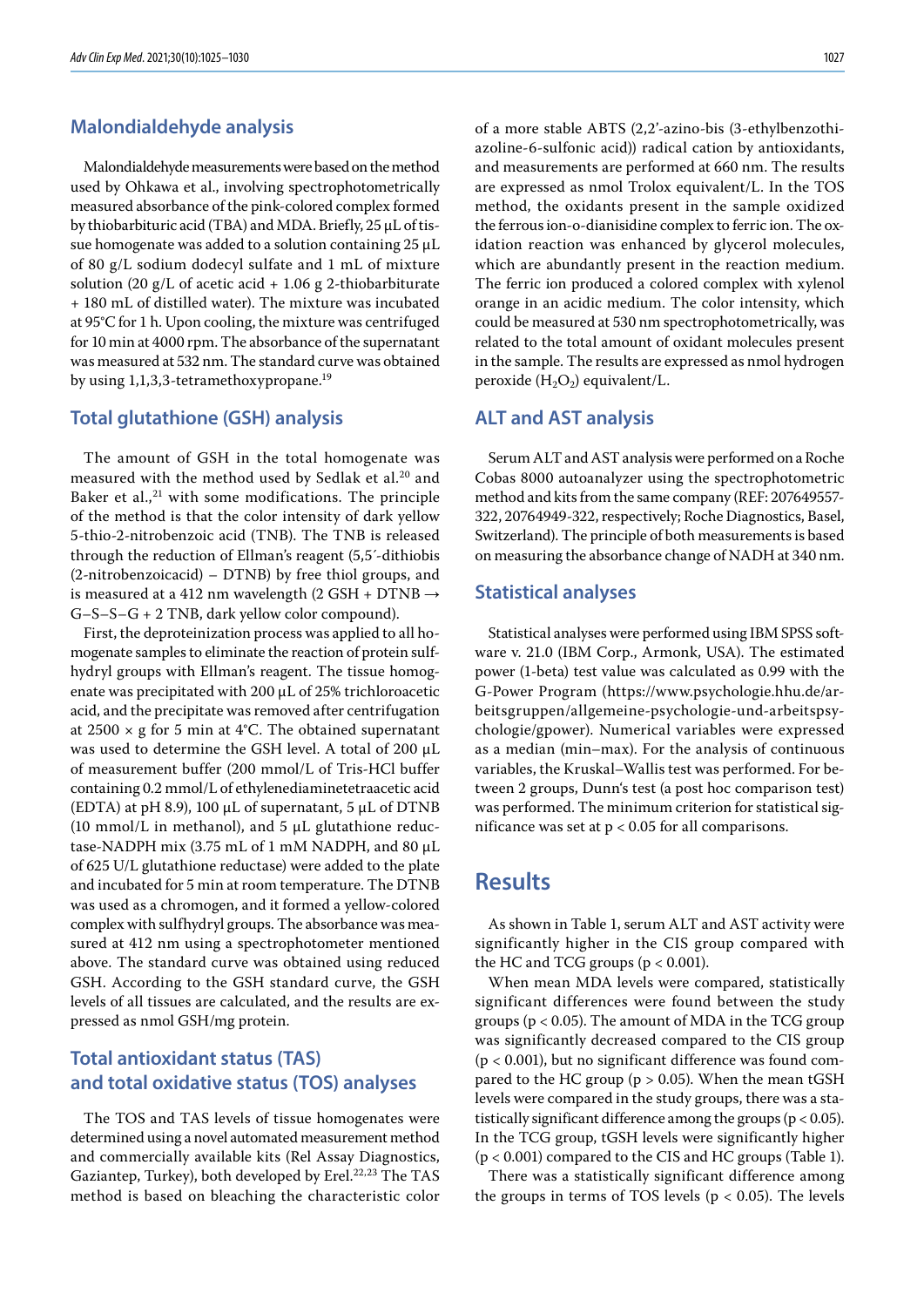|                                   | <b>Groups</b>                               |                                             |                                     |         |
|-----------------------------------|---------------------------------------------|---------------------------------------------|-------------------------------------|---------|
| <b>Variables</b>                  | <b>CIS</b><br>median (min-max)<br>$(n = 6)$ | <b>TCG</b><br>median (min-max)<br>$(n = 6)$ | HC<br>median (min-max)<br>$(n = 6)$ | p-value |
| MDA [µmol/g protein]              | $8.65(7.9-9.1)^{b,c}$                       | $2.50(2.2-3.7)^a$                           | $3.05(2.8-3.9)^a$                   | 0.002   |
| tGSH [nmol/g protein]             | $1.65(1.4-2.1)^{b,c}$                       | 4.85 $(4.2-5.1)$ <sup>a</sup>               | $5.45(5.1-5.7)^a$                   | 0.001   |
| TAS [nmol Trolox eq/mg protein]   | 5.45 $(4.7-6.1)^{b,c}$                      | 12.00 (10.0-16.0) <sup>a</sup>              | 14.50 (12.0-17.0) <sup>a</sup>      | 0.002   |
| TOS [nmol $H_2O_2$ eq/mg protein] | 18.00 (15.0-21.0)b,c                        | $7.00(6.1 - 8.0)^a$                         | $6.25(5.1 - 7.1)^a$                 | 0.001   |
| AST [IU/L]                        | 200.06 (178.5-235.4)b,c                     | 48.71 (38.1-56.3) <sup>a</sup>              | 40.43 (34.7-48.8) <sup>a</sup>      | 0.001   |
| ALT [IU/L]                        | 100.12 (89.2-116.8)b,c                      | 38.07 (34.5-41.4) <sup>a</sup>              | 30.66 $(23.6 - 34.5)^a$             | 0.001   |

#### Table 1. The results of biochemical evaluations among groups

HC – healthy control; CIS – 5 mg/kg cisplatin group; TCG – 50 mg/kg taxifolin + 5 mg/kg cisplatin group; MDA – malondialdehyde; tGSH – total glutathione; TAS – total antioxidant status; TOS – total oxidative status; ALT – alanine aminotransferase; AST – aspartate aminotransferase.

<sup>a</sup> – statistically significantly different compared with CIS; <sup>b</sup> – statistically significantly different compared with TCG; <sup>c</sup> – statistically significantly different compared with HC.

of TOS in the liver tissue of the TCG group were significantly lower compared to the CIS group ( $p < 0.001$ ). There was no significant difference between the TCG and HC groups in terms of TOS level ( $p > 0.05$ ). When the mean TAS levels were compared in the study groups, statistically significant differences were found ( $p < 0.05$ ). The level of TAS in the liver tissue of the TCG group was significantly higher compared to the CIS group ( $p < 0.05$ ) (Table 1). However, the difference between TAS levels in TCG and HC groups was insignificant ( $p > 0.05$ ) (Table 1).

## **Discussion**

In our study, the effect of taxifolin on cisplatin-induced oxidative liver injury in rats was investigated biochemically. There are many studies showing cisplatin-induced liver damage.<sup>7,24</sup> In our research, in parallel with the literature, serum ALT and AST levels increased after exposure to high doses of cisplatin. These values decreased after administration of taxifolin. Our results showed that cisplatin caused an increase in MDA and TOS levels and a decrease of tGSH and TAS levels in animal liver tissue. Oxidantantioxidant parameters are used to determine oxidative tissue damage<sup>25</sup> and evaluate the biochemical toxicity of drugs.26 Increased MDA production in the CIS group suggests that lipid peroxidation is exacerbated in liver tissue cells in this group. The ROS lead to the peroxidation of lipids in the cell membrane and result in the secretion of more toxic products, such as MDA, from lipids.<sup>11</sup> Malondialdehyde can cause damage in membrane proteins by inactivating receptors and membrane-bound enzymes in membranes, leading to cross-linking and polymerization of membrane components.27 The LPO reaction is either terminated by scavenging antioxidant reactions or continues with auto-catalytic spreading reactions.<sup>28</sup> Studies have suggested that ROS also play a role in the pathogenesis of the hepatotoxic effect of cisplatin.7 Niu et al. reported that the amount of MDA increased in cisplatin-associated

liver oxidative damage.29 In our study, high TOS values measured after cisplatin administration indicate cisplatin-induced oxidative stress. The level of TOS was found to be increased in the CIS group, where MDA level was high. The TOS is used to determine the cumulative oxidative effects of various oxidants in biological systems.<sup>23</sup> Studies have shown that cisplatin elevates TOS levels not only in the liver tissue but also in the kidney tissue.<sup>30</sup> This is consistent with our experimental results showing that MDA and TOS levels in liver tissue were increased.

Again, in this study, it was observed that cisplatin decreased the amount of tGSH in liver tissue compared to the TCG and the HC group. To prevent the harmful effects of ROS, living organisms develop several effective protection mechanisms both in the cell and in the cell membrane. These mechanisms act both by blocking radical production and by eliminating the harmful effects of the radicals formed. Glutathione, a tripeptide consisting of L-glutamate, L-cysteine and glycine, is one of the most well-known antioxidants in living tissues. Glutathione reacts with  $H_2O_2$  and organic peroxides by catalyzing the glutathione peroxidase enzyme, an enzyme containing selenium in its active site, acting as an antioxidant and removing H<sub>2</sub>O<sub>2</sub> from cells. Glutathione detoxifies hydrogen peroxide or organic oxides chemically and protects the cells from ROS damage.<sup>31</sup> In our study, the TAS level was measured to investigate the inhibitory effect of cisplatin on antioxidant mechanisms. Our test results showed that there was a correlation between the decrease in tGSH and the TAS level. Niu et al. reported that cisplatin produced oxidative stress by decreasing GSH and TAS levels in liver tissue.<sup>29</sup>

Taxifolin used against cisplatin-induced oxidative liver damage significantly inhibited an increase in MDA and TOS levels, and decreased tGSH and TAS levels. It has been documented in previous studies that taxifolin reduced intracellular free radical levels, inhibited MDA and prevented the consumption of antioxidants.32 In another study, taxifolin was found to increase the effect of GSH.<sup>33</sup>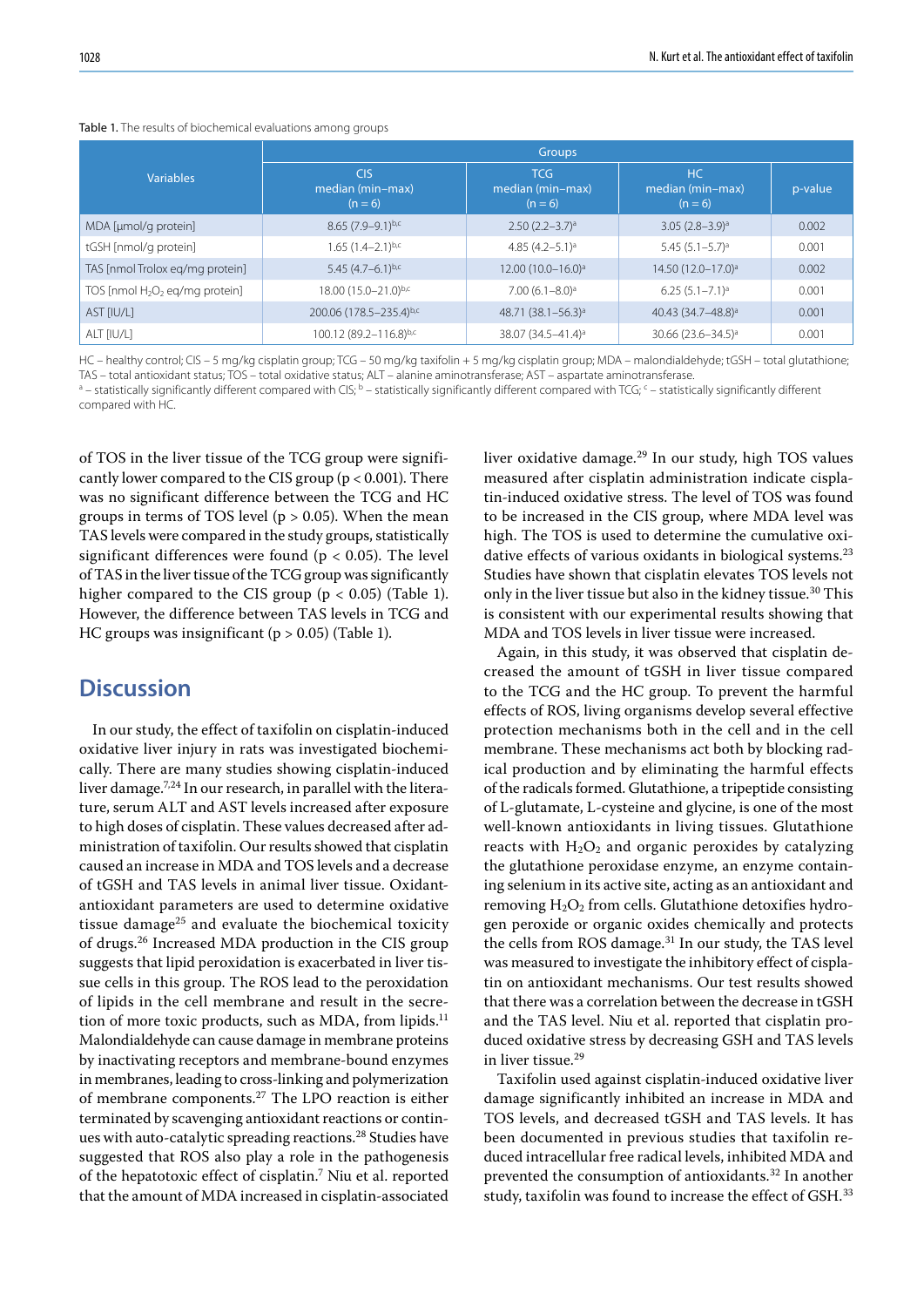As noted above, taxifolin is a flavonoid.13 Previous studies have expressed that flavonoids demonstrate antioxidant activity by inhibiting lipid peroxidation and enzymatic reactions responsible for the formation of free radicals.<sup>34</sup> In a recent study, it was suggested that taxifolin produces a hepatoprotective effect with antioxidant activity by inhibiting the lipid peroxidation pathway.<sup>35</sup> Viewed in total, data from the reviewed literature are in agreement with our experimental results.

#### **Limitations**

In our study, it was necessary to investigate the effect of taxifolin on pro-inflammatory cytokine levels, known to play a role in the pathogenesis of cisplatin toxicity, in order to clarify its protective effect against hepatotoxicity caused by cisplatin. In addition, histopathological findings should support all biochemical findings. The small number of animals in the groups could be considered as another limitation.

## **Conclusions**

As a result, cisplatin caused oxidative damage in the liver tissue of animals. In the CIS group, the oxidant–antioxidant balance deteriorated against the oxidants. Taxifolin prevented the increase in oxidants and decreased antioxidants in the liver tissue injured due to cisplatin. Taxifolin prevented the change in favor of oxidants in the oxidant– antioxidant balance. These findings suggest that taxifolin could be a clinically beneficial agent for treating hepatotoxicity resulting from chemotherapy procedures.

#### **ORCID iDs**

Nezahat Kurt **b** https://orcid.org/0000-0002-1685-5332 Özge Nur Türkeri **b** https://orcid.org/0000-0001-8791-5331 Bahadir Suleyman **b** https://orcid.org/0000-0001-5795-3177 Nuri Bakan **b** https://orcid.org/0000-0002-2139-7268

#### **References**

- 1. Lebwohl D, Canetta R. Clinical development of platinum complexes in cancer therapy: A historical perspective and an update. *Eur J Cancer*. 1998;34(10):1522–1534. doi:10.1016/s0959-8049(98)00224-x
- 2. Onk D, Mammadov R, Suleyman B, et al. The effect of thiamine and its metabolites on peripheral neuropathic pain induced by cisplatin in rats. *Exp Anim*. 2018;67(2):259–269. doi:10.1538/expanim.17-0090
- 3. Kuduban O, Kucur C, Sener E, Suleyman H, Akcay F. The role of thiamine pyrophosphate in prevention of cisplatin ototoxicity in an animal model. *ScientificWorldJournal*. 2013;2013:182694. doi:10.1155/ 2013/182694
- 4. Cao BB, Li D, Xing X, et al. Effect of cisplatin on the clock genes expression in the liver, heart and kidney. *Biochem Biophys Res Commun*. 2018;501(2):593–597. doi:10.1016/j.bbrc.2018.05.056
- 5. Bodiga VL, Bodiga S, Surampudi S, et al. Effect of vitamin supplementation on cisplatin-induced intestinal epithelial cell apoptosis in Wistar/NIN rats. *Nutrition*. 2012;28(5):572–580. doi:10.1016/j. nut.2011.09.007
- 6. Khan R, Khan AQ, Qamar W, et al. Chrysin abrogates cisplatin-induced oxidative stress, p53 expression, goblet cell disintegration and apoptotic responses in the jejunum of Wistar rats. *Br J Nutr*. 2012;108(9): 1574–1585. doi:10.1017/S0007114511007239
- 7. Liao Y, Lu X, Lu C, Li G, Jin Y, Tang H. Selection of agents for prevention of cisplatin induced hepatotoxicity. *Pharmacol Res*. 2008;57(2):125–131. doi:10.1016/j.phrs.2008.01.001
- 8. Tsang RY, Al-Fayea T, Au HJ. Cisplatin overdose: Toxicities and management. *Drug Saf*. 2009;32(12):1109–1122. doi:10.2165/11316640- 000000000-00000
- Zheng XN, Wang XW, Li LY, et al. Pu-erh tea powder preventive effects on cisplatin-induced liver oxidative damage in Wistar rats. *Asian Pac J Cancer Prev*. 2014;15(17):7389–7394. doi:10.7314/apjcp. 2014.15.17.7389
- 10. Naqshbandi A, Khan W, Rizwan S, Khan F. Studies on the protective effect of flaxseed oil on cisplatin-induced hepatotoxicity. *Hum Exp Toxicol*. 2012;31(4):364–375. doi:10.1177/0960327111432502
- 11. Sun Y, Yang J, Wang LZ, Sun LR, Dong Q. Crocin attenuates cisplatininduced liver injury in the mice. *Hum Exp Toxicol*. 2014;33(8):855–862. doi:10.1177/0960327113511475
- 12. Mohamadi Yarijani Z, Godini A, Madani SH, Najafi H. Reduction of cisplatin-induced renal and hepatic side effects in rat through antioxidative and anti-inflammatory properties of *Malva sylvestris* L. extract. *Biomed Pharmacother*. 2018;106:1767–1774. doi:10.1016/j. biopha.2018.07.115
- 13. Wang Q, Wang L, Li G, Ye B. A simple and sensitive method for determination of taxifolin on palladium nanoparticles supported poly (diallyldimethylammonium chloride) functionalized graphene modified electrode. *Talanta*. 2017;164:323–329. doi:10.1016/j.talanta.2016. 11.045
- 14. Topal F, Nar M, Gocer H, et al. Antioxidant activity of taxifolin: An activity–structure relationship. *J Enzyme Inhib Med Chem*. 2016;31(4): 674–683. doi:10.3109/14756366.2015.1057723
- 15. Manigandan K, Jayaraj RL, Jagatheesh K, Elangovan N. Taxifolin mitigates oxidative DNA damage in vitro and protects zebrafish (*Danio rerio*) embryos against cadmium toxicity. *Environ Toxicol Pharmacol*. 2015;39(3):1252–1261. doi:10.1016/j.etap.2015.04.021
- 16. Coskun R, Turan MI, Turan IS, Gulapolu M. The protective effect of thiamine pyrophosphate, but not thiamine, against cardiotoxicity induced with cisplatin in rats. *Drug Chem Toxicol*. 2014;37(3):290–294. doi:10.3109/01480545.2013.851688
- 17. Topal İ, Bilgin OA, Çimen KF, et al. The effect of rutin on cisplatininduced oxidative cardiac damage in rats. *Anatol J Cardiol*. 2018;20(3): 136–142. doi:10.14744/AnatolJCardiol.2018.32708
- 18. Bradford MM. A rapid and sensitive method for the quantitation of microgram quantities of protein utilizing the principle of protein-dye binding. *Anal Biochem*. 1976;7(72):248–254. doi:10.1006/ abio.1976.9999
- 19. Ohkawa H, Ohishi N, Yagi K. Assay for lipid peroxides in animal tissues by thiobarbituric acid reaction. *Anal Biochem*. 1979;95(2):351–358. doi:10.1016/0003-2697(79)90738-3
- 20. Sedlak J, Lindsay RH. Estimation of total, protein-bound, and nonprotein sulfhydryl groups in tissue with Ellman's reagent. *Anal Biochem*. 1968;25(1):192–205. doi:10.1016/0003-2697(68)90092-4
- 21. Baker MA, Cerniglia GJ, Zaman A. Microtiter plate assay for the measurement of glutathione and glutathione disulfide in large numbers of biological samples. *Anal Biochem*. 1990;190(2):360–365. doi:10. 1016/0003-2697(90)90208-q
- 22. Erel O. A novel automated method to measure total antioxidant response against potent free radical reactions. *Clin Biochem*. 2004; 37(2):112–119. doi:10.1016/j.clinbiochem.2003.10.014
- 23. Erel O. A new automated colorimetric method for measuring total oxidant status. *Clin Biochem*. 2005;38(12):1103–1111. doi:10.1016/j.clinbiochem.2005.08.008
- 24. Palipoch S, Punsawad C. Biochemical and histological study of rat liver and kidney injury induced by cisplatin. *J Toxicol Pathol*. 2013; 26(3):293–299. doi:10.1293/tox.26.293
- 25. Icel E, Uçak T, Agcayazi B, et al. Effects of pycnogenol on cisplatininduced optic nerve injury: An experimental study. *Cutan Ocul Toxicol*. 2018;37(4):396–400. doi:10.1080/15569527.2018.1495224
- 26. Salman S, Kumbasar S, Gursan N, et al. Investigation of the relationship of some antihypertensive drugs with oxidant/antioxidant parameters and DNA damage on rat uterus tissue. *Int J Fertil Steril*. 2011;5(2):96–103. PMID:24963366
- 27. Goulart M, Batoréu MC, Rodrigues AS, Laires A, Rueff J. Lipoperoxidation products and thiol antioxidants in chromium-exposed workers. *Mutagenesis*. 2005;20(5):311–315. doi:10.1093/mutage/gei043